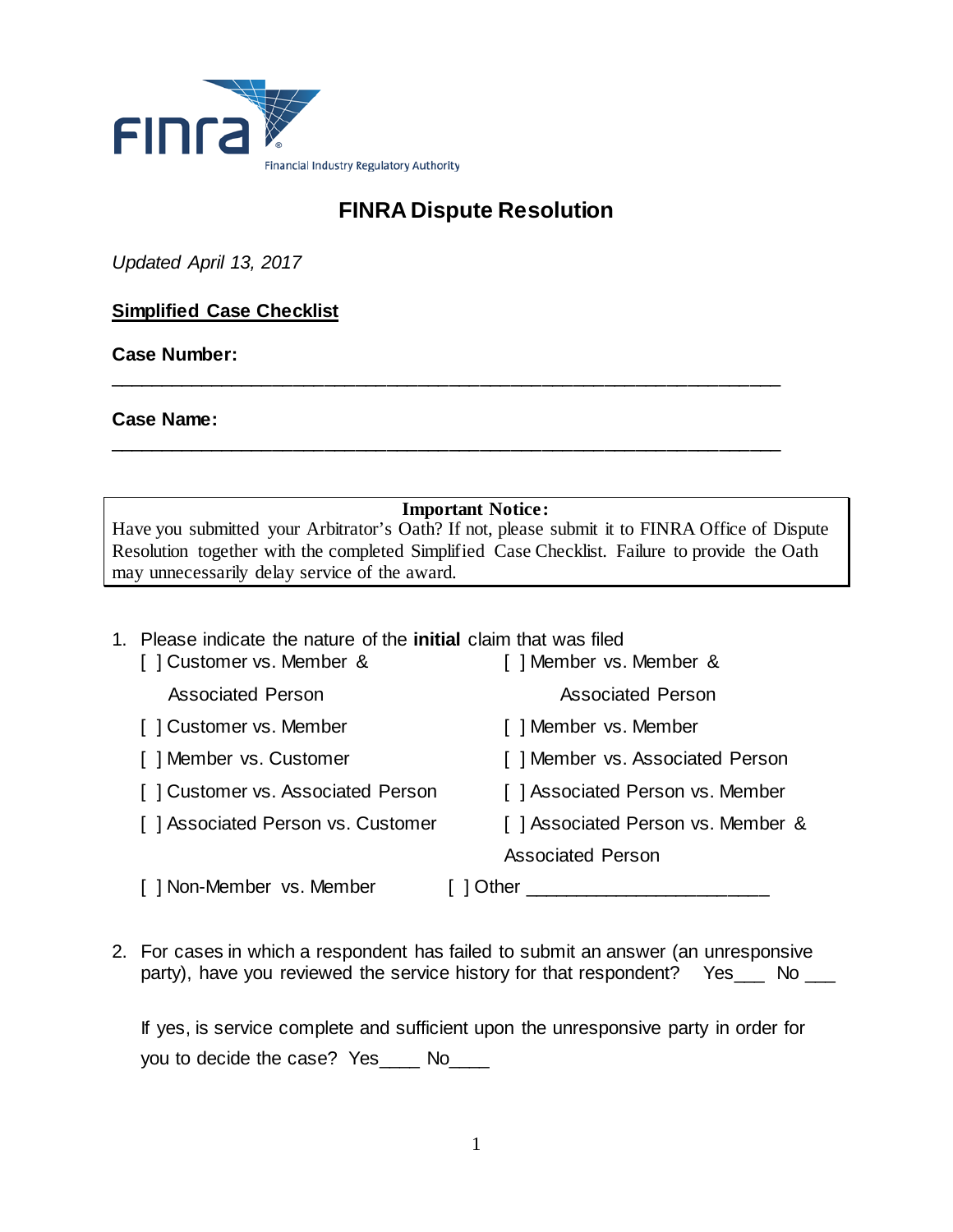|    | 3. Are you dismissing any respondents from this case? Yes____ No____                                                 |
|----|----------------------------------------------------------------------------------------------------------------------|
|    | If yes, list the respondents you are dismissing:                                                                     |
|    |                                                                                                                      |
|    |                                                                                                                      |
|    | 4. Are you denying claimant's relief requests in their entirety against the remaining<br>respondents?                |
|    | 5. If you are awarding damages to the Claimant:                                                                      |
|    | b. Are the respondents found jointly and severally liable? Yes____ No____                                            |
|    | If no, list the respondents and the amount of liability against each:                                                |
|    |                                                                                                                      |
|    |                                                                                                                      |
|    | 6. Interest (if applicable):<br>a. Is interest awarded? Specifically indicate the percentage of interest awarded:    |
|    | Date interest on the award begins to accrue?                                                                         |
|    | Date interest on the award ceases to accrue?                                                                         |
|    | b. Denied                                                                                                            |
| 7. | Punitive damages (if applicable)<br>a. Granted ________ (if granted, please supply the information requested below.) |
|    | Name(s) of respondent(s) against whom punitive damages are to be assessed<br>and the amounts:                        |
|    |                                                                                                                      |

2

\_\_\_\_\_\_\_\_\_\_\_\_\_\_\_\_\_\_\_\_\_\_\_\_\_\_\_\_\_\_\_\_\_\_\_\_\_\_\_\_\_\_\_\_\_\_\_\_\_\_\_\_\_\_\_\_\_\_\_\_\_\_

\_\_\_\_\_\_\_\_\_\_\_\_\_\_\_\_\_\_\_\_\_\_\_\_\_\_\_\_\_\_\_\_\_\_\_\_\_\_\_\_\_\_\_\_\_\_\_\_\_\_\_\_\_\_\_\_\_\_\_\_\_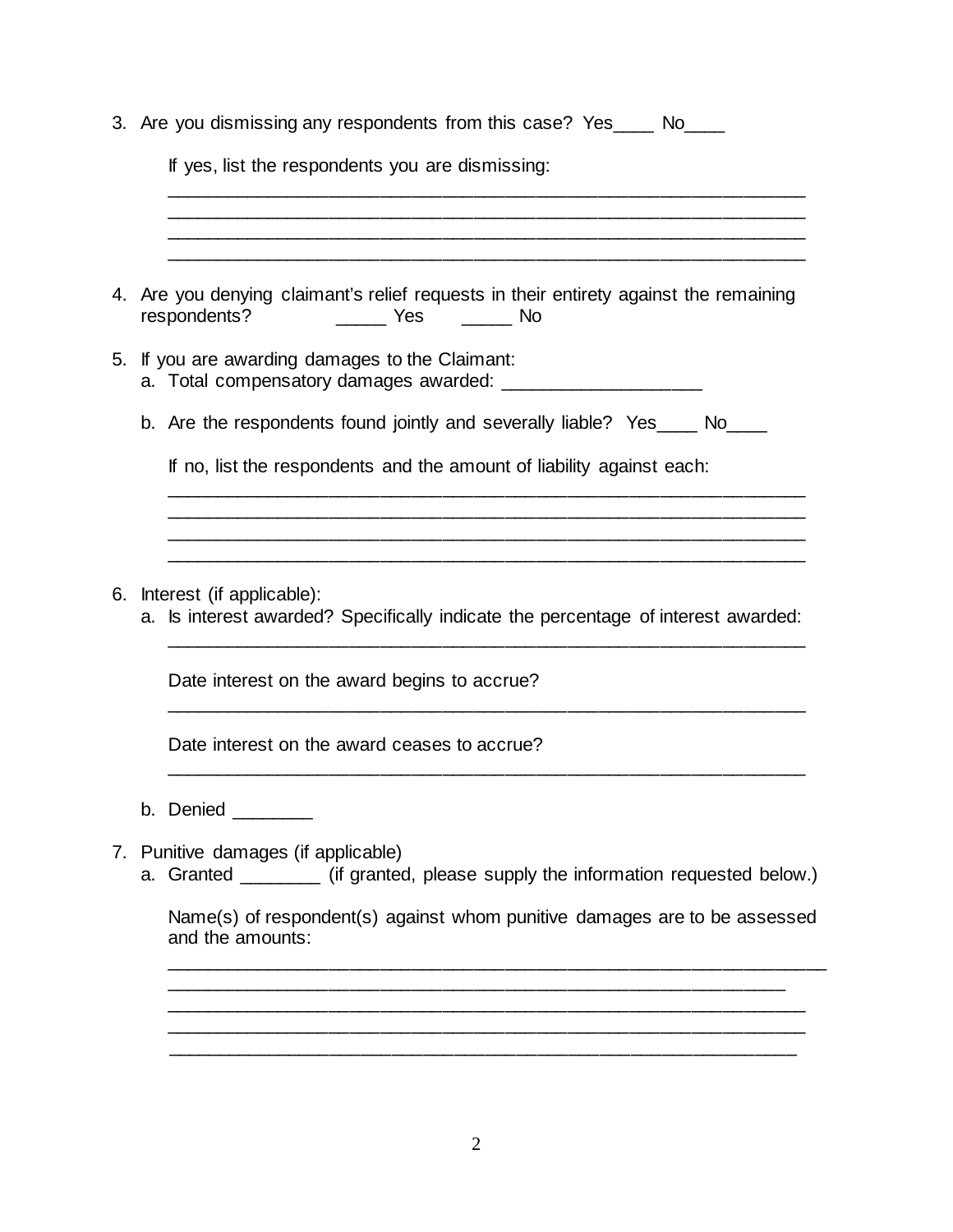Legal authority for punitive damages award:

| b. Denied ________                                                                                                                                                                                                                   |
|--------------------------------------------------------------------------------------------------------------------------------------------------------------------------------------------------------------------------------------|
| 8. Attorneys' fees (if applicable)<br>a. Granted _________ (if granted, please specify amount and legal authority)                                                                                                                   |
| b. Denied $\_\_$                                                                                                                                                                                                                     |
| 9. Counterclaim/crossclaim/third-party claim (if applicable)<br>a. Granted ________ (If granted, please supply the information requested below)<br>Name(s) of party(ies) against whom damages are to be assessed and the<br>amounts: |
|                                                                                                                                                                                                                                      |
| b. Denied ________                                                                                                                                                                                                                   |
| 10. Hearing Session Fee (Claimant's filing fee/respondent's filing fee)) (You are required<br>to complete this section.)                                                                                                             |
| a. Assessed against respondent(s) (Please specify percentage assessed against<br>each respondent(s). _                                                                                                                               |
| b. Assessed against claimant(s) (Please specify percentage assessed against each                                                                                                                                                     |
| 11. Expungement                                                                                                                                                                                                                      |
| A. Was the expungement request made:                                                                                                                                                                                                 |
| $\Box$ In a pleading (i.e. Statement of Claim or Answer)?<br>□ In a Stipulated Agreement?                                                                                                                                            |

\_\_\_\_\_\_\_\_\_\_\_\_\_\_\_\_\_\_\_\_\_\_\_\_\_\_\_\_\_\_\_\_\_\_\_\_\_\_\_\_\_\_\_\_\_\_\_\_\_\_\_\_\_\_\_\_\_\_\_\_\_\_\_\_

 $\Box$  In a motion?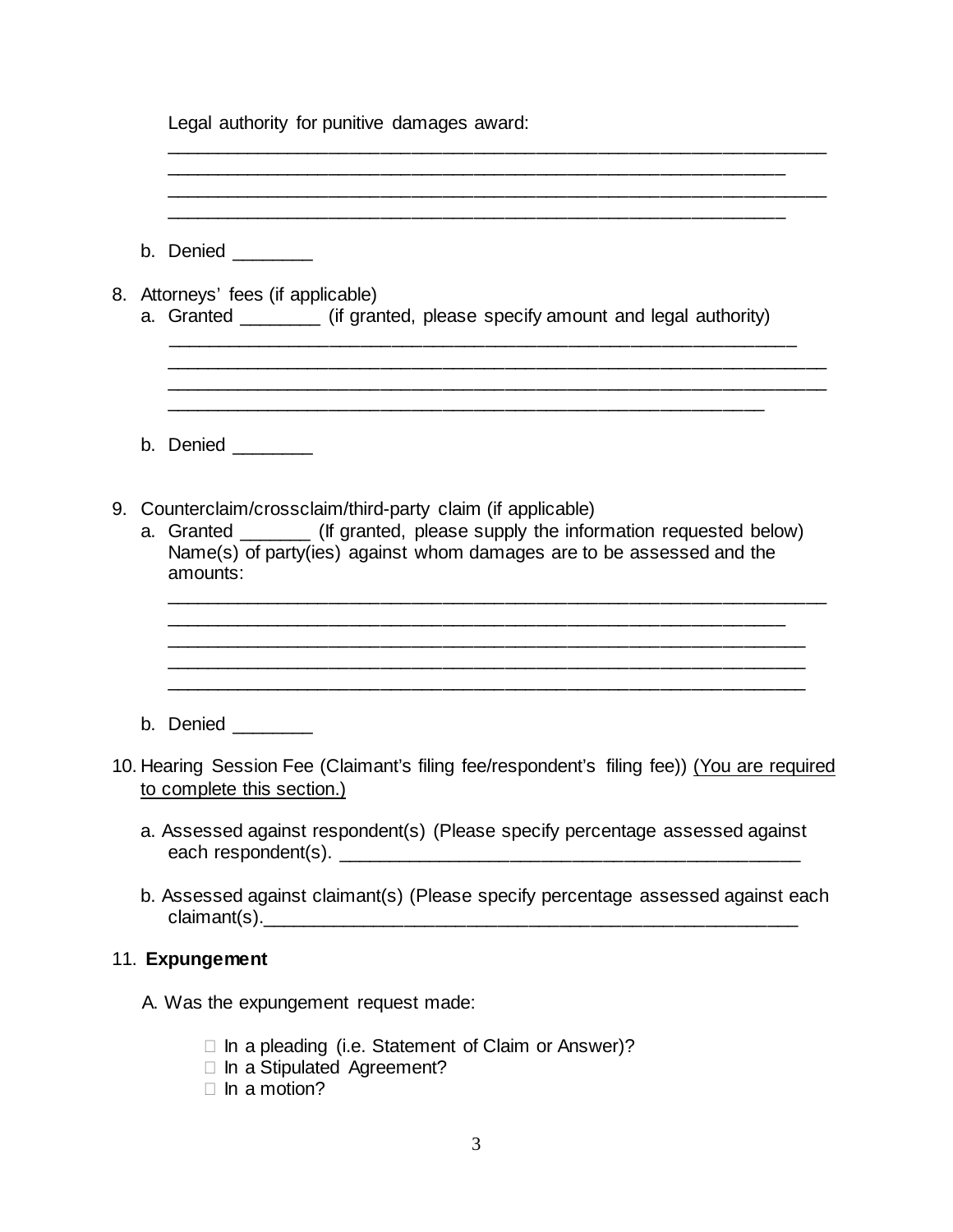B. If the case was filed by a customer or is an intra-industry case that requests expungement of customer dispute information, the panel must follow Rule 2080 and comply with Rule 12805 or Rule 13805.

- 1. Is the panel recommending expungement?
	- $\Box$  Yes  $\Box$  No
- 2. Did the panel conduct either a recorded in-person or a recorded telephonic hearing to determine the request for expungement?
	- $\Box$  In-person hearing  $\Box$  Telephonic hearing

### **Rule 2080 Grounds for Expungement**

If expungement is recommended, the panel must identify which of the following Rule 2080 finding(s) it is making in order to grant the expungement request:

 $\Box$  The claim, allegation, or information is factually impossible or clearly erroneous.

 $\Box$  The registered person was not involved in the alleged investment-related sales practice violation, forgery, theft, misappropriation, or conversion of funds.

 $\Box$  The claim, allegation, or information is false.

## **For the Award - Brief Written Explanation Recommending Expungement**

The panel *must* provide a brief written explanation of the reason(s) for its finding that one or more Rule 2080 grounds for expungement apply to the facts of the case. The panel's explanation should support its findings.

 $\overline{\phantom{a}}$  , and the contract of the contract of the contract of the contract of the contract of the contract of the contract of the contract of the contract of the contract of the contract of the contract of the contrac

\_\_\_\_\_\_\_\_\_\_\_\_\_\_\_\_\_\_\_\_\_\_\_\_\_\_\_\_\_\_\_\_\_\_\_\_\_\_\_\_\_\_\_\_\_\_\_\_\_\_\_\_\_\_\_\_\_\_\_\_\_\_\_\_\_\_\_\_

\_\_\_\_\_\_\_\_\_\_\_\_\_\_\_\_\_\_\_\_\_\_\_\_\_\_\_\_\_\_\_\_\_\_\_\_\_\_\_\_\_\_\_\_\_\_\_\_\_\_\_\_\_\_\_\_\_\_\_\_\_\_\_\_\_\_\_\_

\_\_\_\_\_\_\_\_\_\_\_\_\_\_\_\_\_\_\_\_\_\_\_\_\_\_\_\_\_\_\_\_\_\_\_\_\_\_\_\_\_\_\_\_\_\_\_\_\_\_\_\_\_\_\_\_\_\_\_\_\_\_\_\_\_\_\_\_

\_\_\_\_\_\_\_\_\_\_\_\_\_\_\_\_\_\_\_\_\_\_\_\_\_\_\_\_\_\_\_\_\_\_\_\_\_\_\_\_\_\_\_\_\_\_\_\_\_\_\_\_\_\_\_\_\_\_\_\_\_\_\_\_\_\_\_\_

\_\_\_\_\_\_\_\_\_\_\_\_\_\_\_\_\_\_\_\_\_\_\_\_\_\_\_\_\_\_\_\_\_\_\_\_\_\_\_\_\_\_\_\_\_\_\_\_\_\_\_\_\_\_\_\_\_\_\_\_\_\_\_\_\_\_\_\_

(Please provide additional pages, if necessary)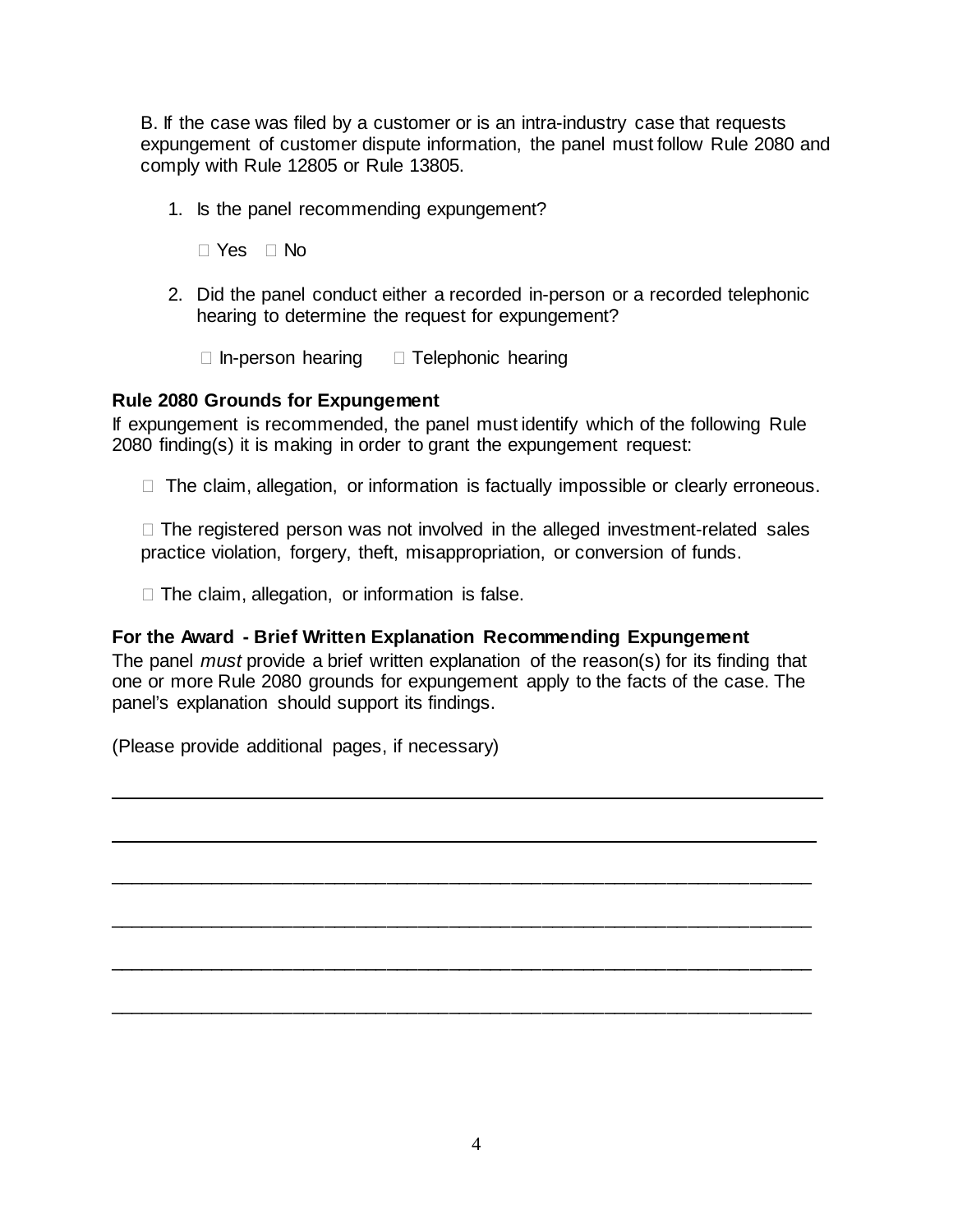### **Documentary or Other Evidence**

A. Did the broker seeking expungement (or the party seeking expungement on the broker's behalf) provide a current copy of the BrokerCheck® report?

 $\Box$  Yes  $\Box$  No

B. What specific documentary or other evidence did the panel rely upon in recommending the expungement? If possible, please identify the documents or testimony that the panel relied upon.

 $\overline{\phantom{a}}$  , and the contract of the contract of the contract of the contract of the contract of the contract of the contract of the contract of the contract of the contract of the contract of the contract of the contrac

\_\_\_\_\_\_\_\_\_\_\_\_\_\_\_\_\_\_\_\_\_\_\_\_\_\_\_\_\_\_\_\_\_\_\_\_\_\_\_\_\_\_\_\_\_\_\_\_\_\_\_\_\_\_\_\_\_\_\_\_\_\_\_\_\_\_

\_\_\_\_\_\_\_\_\_\_\_\_\_\_\_\_\_\_\_\_\_\_\_\_\_\_\_\_\_\_\_\_\_\_\_\_\_\_\_\_\_\_\_\_\_\_\_\_\_\_\_\_\_\_\_\_\_\_\_\_\_\_\_\_\_\_

(Please provide additional pages, if necessary):

### **Settlement Documents**

Did the parties reach a settlement in this case?

 $\Box$  Yes  $\Box$  No

A. Did the panel review the settlement documents of this or any other underlying case that is the subject of the expungement request?

\_\_\_\_\_\_\_\_\_\_\_\_\_\_\_\_\_\_\_\_\_\_\_\_\_\_\_\_\_\_\_\_\_\_\_\_\_\_\_\_\_\_\_\_\_\_\_\_\_\_\_\_\_\_\_\_\_\_\_\_\_\_\_\_\_\_\_

 $\Box$  Yes  $\Box$  No

Please explain:

B. Did the party seeking expungement contribute to the settlement?

 $\Box$  Yes  $\Box$  No

C. Did the panel consider the amount of payments made to any party and consider any other terms and conditions of settlement?

□ Yes □ No

Please explain:

\_\_\_\_\_\_\_\_\_\_\_\_\_\_\_\_\_\_\_\_\_\_\_\_\_\_\_\_\_\_\_\_\_\_\_\_\_\_\_\_\_\_\_\_\_\_\_\_\_\_\_\_\_\_\_\_\_\_\_\_\_\_\_\_\_\_\_ \_\_\_\_\_\_\_\_\_\_\_\_\_\_\_\_\_\_\_\_\_\_\_\_\_\_\_\_\_\_\_\_\_\_\_\_\_\_\_\_\_\_\_\_\_\_\_\_\_\_\_\_\_\_\_\_\_\_\_\_\_\_\_\_\_\_\_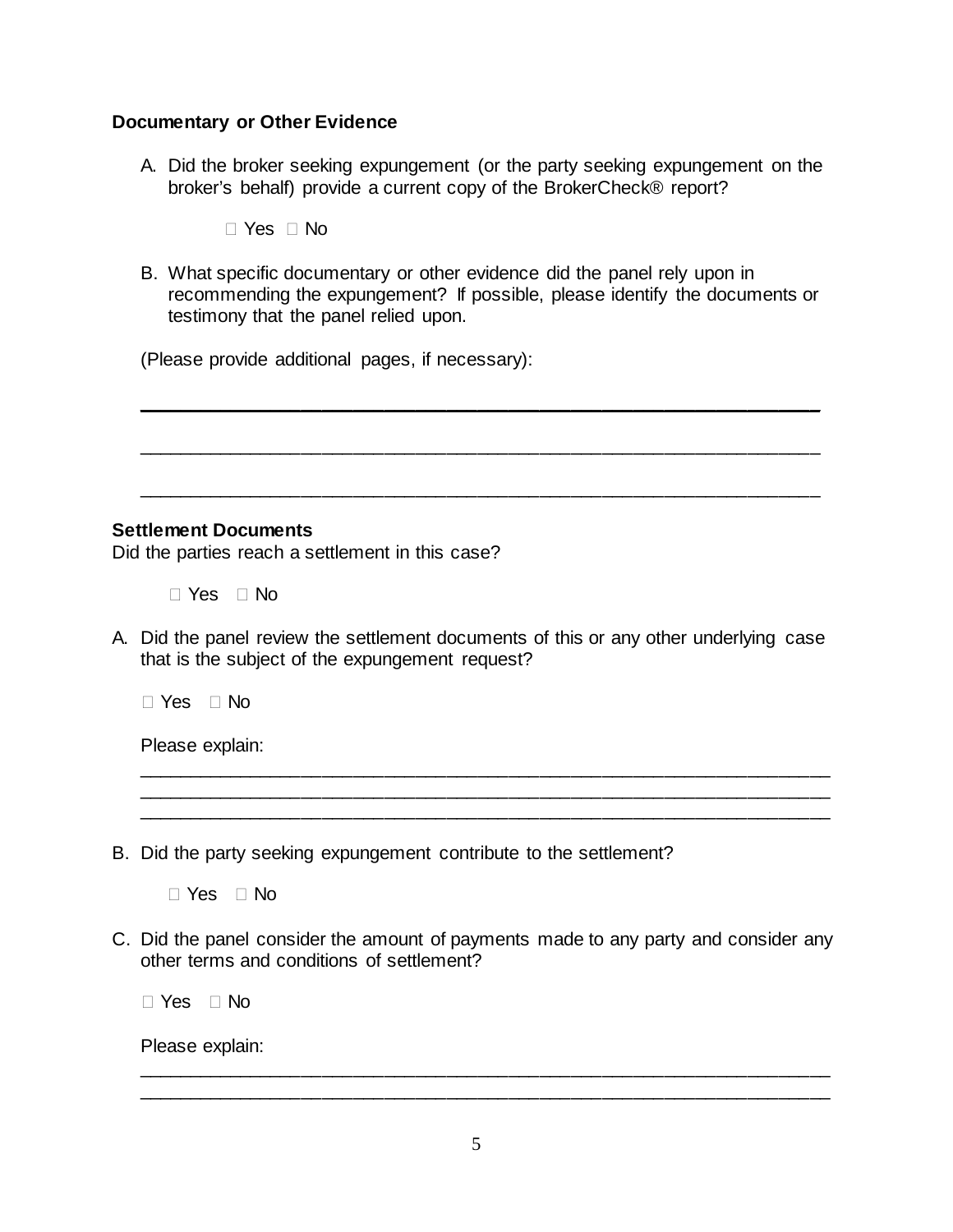## **Settled Cases – Customer Notice and Participation**

In some instances, an associated person will file an arbitration claim against a member firm solely for the purpose of seeking expungement, without naming the customer in the underlying dispute as a respondent. To ensure that customers know about the expungement request, arbitrators should order the associated persons to provide a copy of their Statement of Claim to the customer(s) involved in the underlying arbitration.

\_\_\_\_\_\_\_\_\_\_\_\_\_\_\_\_\_\_\_\_\_\_\_\_\_\_\_\_\_\_\_\_\_\_\_\_\_\_\_\_\_\_\_\_\_\_\_\_\_\_\_\_\_\_\_\_\_\_\_\_\_\_\_\_\_\_\_ \_\_\_\_\_\_\_\_\_\_\_\_\_\_\_\_\_\_\_\_\_\_\_\_\_\_\_\_\_\_\_\_\_\_\_\_\_\_\_\_\_\_\_\_\_\_\_\_\_\_\_\_\_\_\_\_\_\_\_\_\_\_\_\_\_\_\_

A. Did the arbitrators order the associated person to provide a copy of their Statement of Claim to the customers in the underlying arbitration?

 $\Box$  Yes  $\Box$  No  $\Box$  Not Applicable

If no, please explain:

B. It is important to allow customers and their counsel to participate in the expungement hearing in settled cases if they wish to. Participation includes testifying, presenting evidence and conducting cross-examination. Did the arbitrators allow the customers and their counsel to participate in the hearing?

\_\_\_\_\_\_\_\_\_\_\_\_\_\_\_\_\_\_\_\_\_\_\_\_\_\_\_\_\_\_\_\_\_\_\_\_\_\_\_\_\_\_\_\_\_\_\_\_\_\_\_\_\_\_\_\_\_\_\_\_\_\_\_\_\_\_\_ \_\_\_\_\_\_\_\_\_\_\_\_\_\_\_\_\_\_\_\_\_\_\_\_\_\_\_\_\_\_\_\_\_\_\_\_\_\_\_\_\_\_\_\_\_\_\_\_\_\_\_\_\_\_\_\_\_\_\_\_\_\_\_\_\_\_\_ \_\_\_\_\_\_\_\_\_\_\_\_\_\_\_\_\_\_\_\_\_\_\_\_\_\_\_\_\_\_\_\_\_\_\_\_\_\_\_\_\_\_\_\_\_\_\_\_\_\_\_\_\_\_\_\_\_\_\_\_\_\_\_\_\_\_\_

\_\_\_\_\_\_\_\_\_\_\_\_\_\_\_\_\_\_\_\_\_\_\_\_\_\_\_\_\_\_\_\_\_\_\_\_\_\_\_\_\_\_\_\_\_\_\_\_\_\_\_\_\_\_\_\_\_\_\_\_\_\_\_\_\_\_\_ \_\_\_\_\_\_\_\_\_\_\_\_\_\_\_\_\_\_\_\_\_\_\_\_\_\_\_\_\_\_\_\_\_\_\_\_\_\_\_\_\_\_\_\_\_\_\_\_\_\_\_\_\_\_\_\_\_\_\_\_\_\_\_\_\_\_\_ \_\_\_\_\_\_\_\_\_\_\_\_\_\_\_\_\_\_\_\_\_\_\_\_\_\_\_\_\_\_\_\_\_\_\_\_\_\_\_\_\_\_\_\_\_\_\_\_\_\_\_\_\_\_\_\_\_\_\_\_\_\_\_\_\_\_\_

 $\Box$  Yes  $\Box$  No  $\Box$  Not Applicable

If no, please explain:

#### **Parties Making Second Requests for Expungement**

When an arbitration panel has issued an award denying a broker's expungement request, the broker may not request expungement in another arbitration case. Therefore, arbitrators should ask a party requesting expungement whether an arbitration panel previously denied expungement of the customer dispute information at issue. If there has been a prior denial, the arbitration panel must deny the expungement request and contact FINRA staff for assistance.

Did the Associated Person previously file a claim requesting to expunge the same disclosure in the Central Registration Depository (CRD)?

 $\Box$  Yes  $\Box$  No

If Yes, please explain: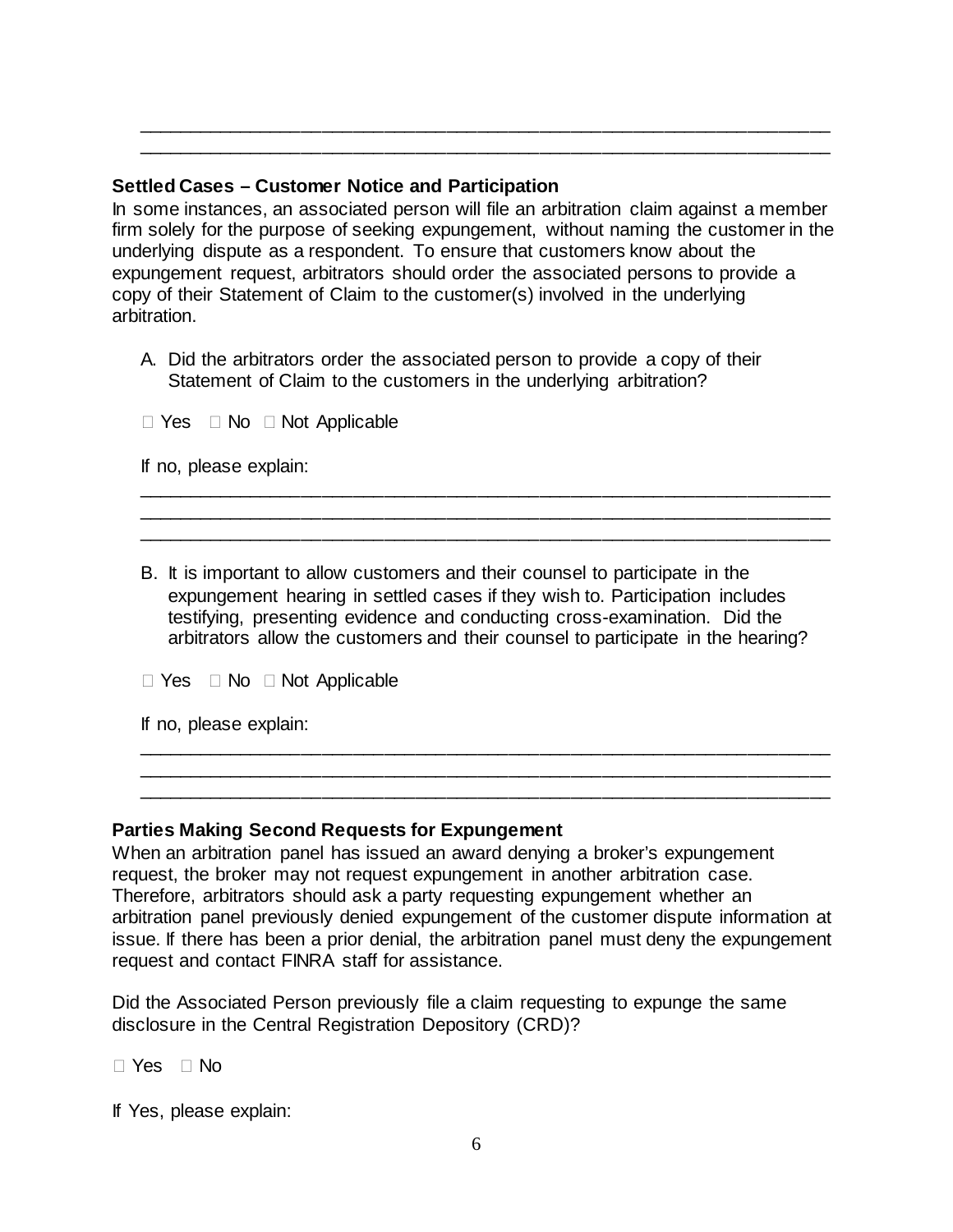E. **Settlement Payments and Prohibited Conditions Relating to Expungement of Customer Dispute Information**

\_\_\_\_\_\_\_\_\_\_\_\_\_\_\_\_\_\_\_\_\_\_\_\_\_\_\_\_\_\_\_\_\_\_\_\_\_\_\_\_\_\_\_\_\_\_\_\_\_\_\_\_\_\_\_\_\_\_\_\_\_\_\_\_\_\_\_ \_\_\_\_\_\_\_\_\_\_\_\_\_\_\_\_\_\_\_\_\_\_\_\_\_\_\_\_\_\_\_\_\_\_\_\_\_\_\_\_\_\_\_\_\_\_\_\_\_\_\_\_\_\_\_\_\_\_\_\_\_\_\_\_\_\_\_

Effective July 30, 2014 FINRA Rule 2081 prohibits firms and registered representatives from conditioning settlement of a customer dispute on—or otherwise compensating a customer for—the customer's agreement to consent to, or not to oppose, the firm's or representative's request to expunge such information from CRD. Arbitrators who learn of such prohibited conditions should review FINRA's information relating to [Disciplinary Referrals.](https://www.finra.org/arbitration-mediation/disciplinary-referrals)

Did any party condition settlement of the arbitration upon an agreement not to oppose the request for expungement? If so, in light of that condition, please provide a brief explanation for your expungement recommendation.

| $\Box$ Yes $\Box$ No |  |  |  |  |  |  |  |
|----------------------|--|--|--|--|--|--|--|
|                      |  |  |  |  |  |  |  |
|                      |  |  |  |  |  |  |  |
|                      |  |  |  |  |  |  |  |
|                      |  |  |  |  |  |  |  |

# **For Intra-Industry Claims Only**

Please review **Defamation Claims in Intra-Industry Disputes** in the Appendix below.

If the claim is between a FINRA member firm and a current or former associated person, and the panel intends to recommend the expungement of information not related to a customer dispute from the Central Registration Depository ("CRD"), state whether the expungement recommendation is based on the defamatory nature of the information, and if so, clearly state in the award that the "expungement recommendation is based on the defamatory nature of the information in the CRD system."

\_\_\_\_\_\_\_\_\_\_\_\_\_\_\_\_\_\_\_\_\_\_\_\_\_\_\_\_\_\_\_\_\_\_\_\_\_\_\_\_\_\_\_\_\_\_\_\_\_\_\_\_\_\_\_\_\_\_\_\_\_\_\_\_\_\_\_\_\_

\_\_\_\_\_\_\_\_\_\_\_\_\_\_\_\_\_\_\_\_\_\_\_\_\_\_\_\_\_\_\_\_\_\_\_\_\_\_\_\_\_\_\_\_\_\_\_\_\_\_\_\_\_\_\_\_\_\_\_\_\_\_\_\_\_\_\_\_\_

\_\_\_\_\_\_\_\_\_\_\_\_\_\_\_\_\_\_\_\_\_\_\_\_\_\_\_\_\_\_\_\_\_\_\_\_\_\_\_\_\_\_\_\_\_\_\_\_\_\_\_\_\_\_\_\_\_\_\_\_\_\_\_\_\_\_\_\_\_

\_\_\_\_\_\_\_\_\_\_\_\_\_\_\_\_\_\_\_\_\_\_\_\_\_\_\_\_\_\_\_\_\_\_\_\_\_\_\_\_\_\_\_\_\_\_\_\_\_\_\_\_\_\_\_\_\_\_\_\_\_\_\_\_\_\_\_\_\_

(Please provide additional pages, if necessary)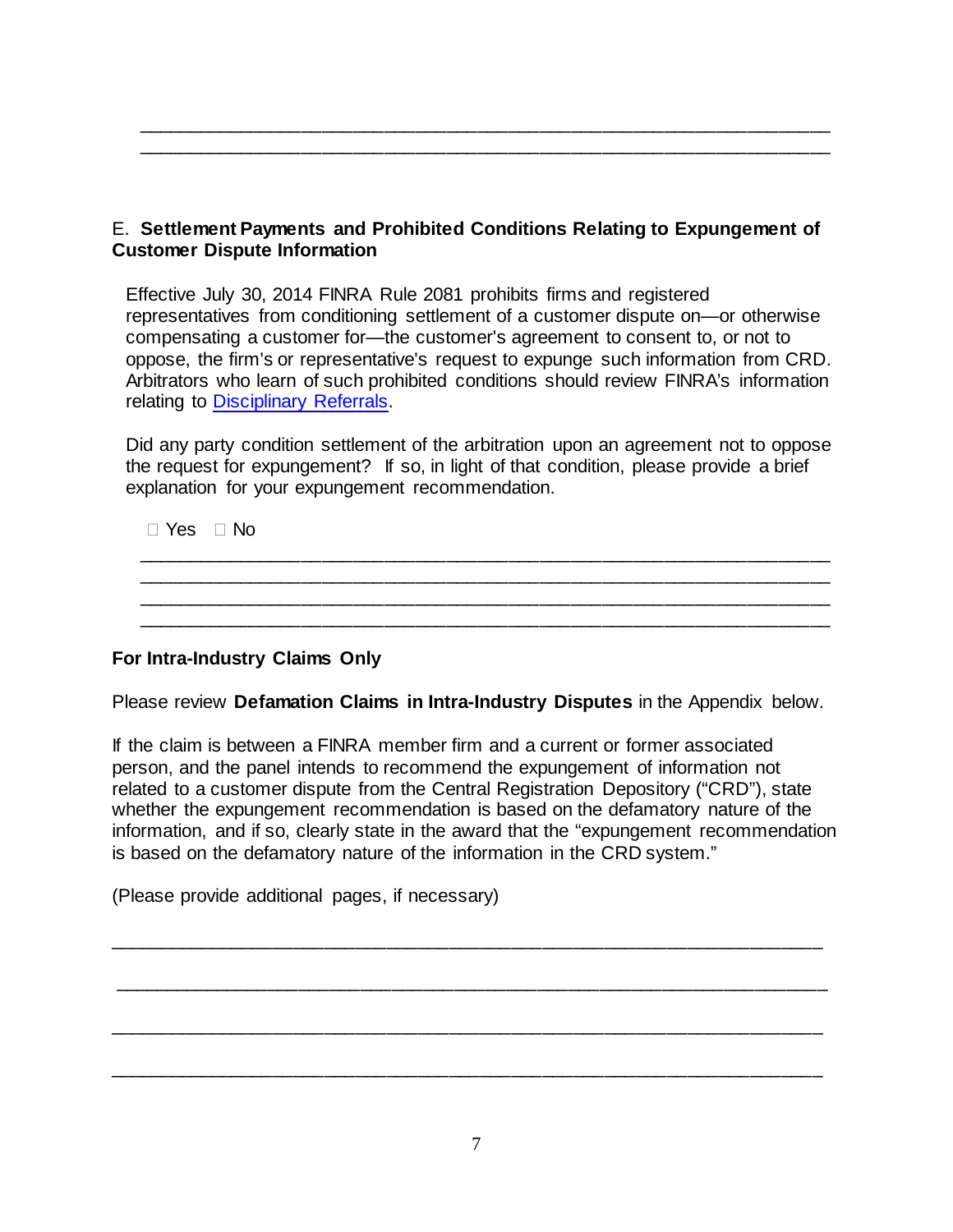If the panel does not base its expungement recommendation on the defamatory nature of the information, FINRA will require the requesting party to obtain court confirmation of the award before executing the expungement recommendation.

For more information about expungement please review:

# **[Notice to Arbitrators and Parties on Expanded Expungement Guidance](https://www.finra.org/arbitration-mediation/notice-arbitrators-and-parties-expanded-expungement-guidance)**

## **Summary of Expungement Rules 12805 and 13805 (Including Rule 2080)**

FINRA Codes of Arbitration Procedure for Customer and Industry Disputes, Rules 12805 and 13805 establish procedures that arbitrators must follow when considering requests for expungement relief of customer dispute information from the CRD System under Conduct Rule 2080. These procedures are designed to: (1) make sure that arbitrators have the opportunity to consider the facts that support or oppose a decision to grant expungement; and (2) to ensure that expungement occurs only when the arbitrators find and document one of the narrow grounds specified in Rule 2080.

Pursuant to the rules, in order to grant expungement of customer dispute information under Rule 2080, the panel must:

- (a) Hold a recorded hearing session (by telephone or in person) regarding the appropriateness of expungement. This paragraph will apply to cases administered under Rule 12800, the Simplified Arbitration procedures, even if a customer did not request a hearing on the merits.
- (b) In cases involving settlements, review settlement documents and consider the amount of payments made to any party and any other terms and conditions of a settlement.
- (c) Indicate in the arbitration award which of the Rule 2080 grounds for expungement serve(s) as the basis for its expungement order and provide a brief written explanation of the reason(s) for its finding that one or more Rule 2080 grounds for expungement applies to the facts of the case. Therefore, the arbitrators must make one of the following findings:
	- 1. The claim, allegation, or information is factually impossible or clearly erroneous; or
	- 2. The registered person was not involved in the alleged investmentrelated sales practice violation, forgery, theft, misappropriation, or conversion of funds; or
	- 3. The claim, allegation, or information is false.
- (d) Assess all forum fees for hearing sessions in which the sole topic is the determination of the appropriateness of expungement against the parties requesting expungement relief.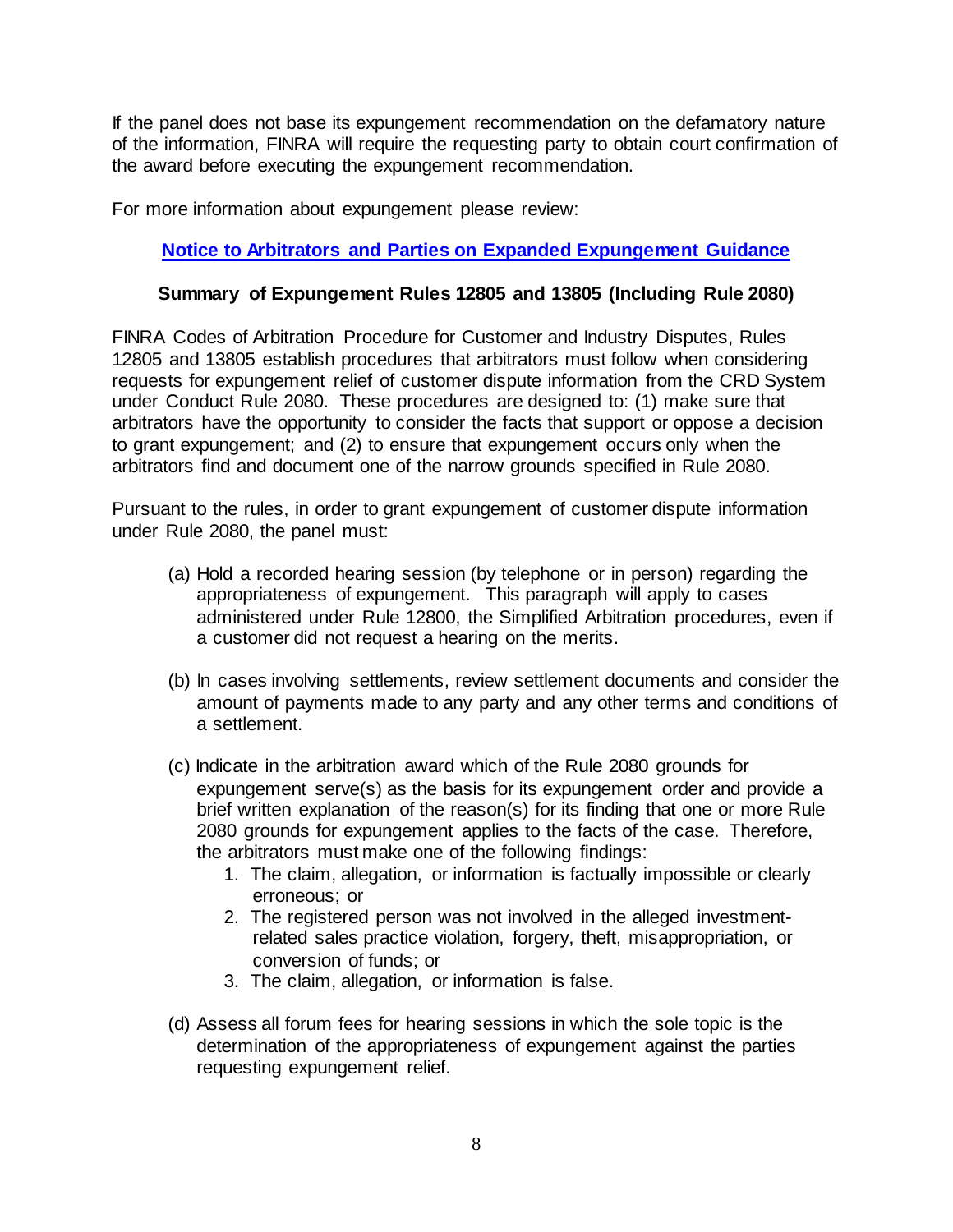Rule 2080 requires that all directives to expunge customer dispute information from the CRD system be confirmed by or ordered by a court of competent jurisdiction. It also requires that FINRA members or associated persons name FINRA as an additional party in any court proceeding in which they seek an order to expunge customer dispute information or request confirmation of an award.

FINRA will generally oppose confirmation of the expungement portion of the arbitration award in most cases where it participates in the judicial proceeding.

**These rules do not affect FINRA's practice of permitting expungement, without judicial intervention, of information from the CRD system as directed by arbitrators in intra-industry arbitration awards that involve associated persons and firms based on the defamatory nature of the information ordered expunged.**

For more information about expungement please review:

- **[FINRA Rule 12805](https://www.finra.org/rules-guidance/rulebooks/finra-rules/12805)**
- **[FINRA Rule 13805](https://www.finra.org/rules-guidance/rulebooks/finra-rules/13805)**
- **[FINRA Rule 2080](https://www.finra.org/rules-guidance/rulebooks/finra-rules/2080)**
- **[FINRA Rule 2081](https://www.finra.org/rules-guidance/rulebooks/finra-rules/2081)**
- **[Regulatory Notice 08-79](https://www.finra.org/rules-guidance/notices/08-79)**
- **[Regulatory Notice 14-31](https://www.finra.org/rules-guidance/notices/14-31)**

# **Defamation Claims in Intra-Industry Disputes**

Under existing CRD policy, FINRA will expunge information from the CRD system – without the need for judicial intervention  $-$  if the expungement directives contained in intra-industry awards that involve associated persons and firms are based on the defamatory nature of the information ordered expunged and do not involve any customer dispute information. Arbitrators must clearly state in the award that they are ordering expungement relief based on the defamatory nature of the information in the CRD system. Rule 2080 applies in intra-industry cases that request expungement of customer dispute information.

View Rule 2080 Frequently Asked Questions at the FINRA website at: [http://www.finra.org/RegulatorySystems/CRD/FilingGuidance/p005224.](https://www.finra.org/registration-exams-ce/classic-crd/faq/finra-rule-2080-frequently-asked-questions)

# **CRD Disclosures Ineligible for Expungement in Arbitration**

The following CRD disclosures are ineligible for expungement through FINRA arbitration:

**Regulatory actions:** These generally involve proceedings by a federal or state regulatory authority, foreign financial regulatory authority, or self-regulatory organization (like FINRA). These events typically include actions where a regulator has made certain enumerated findings or imposed penalties against a broker. The regulatory